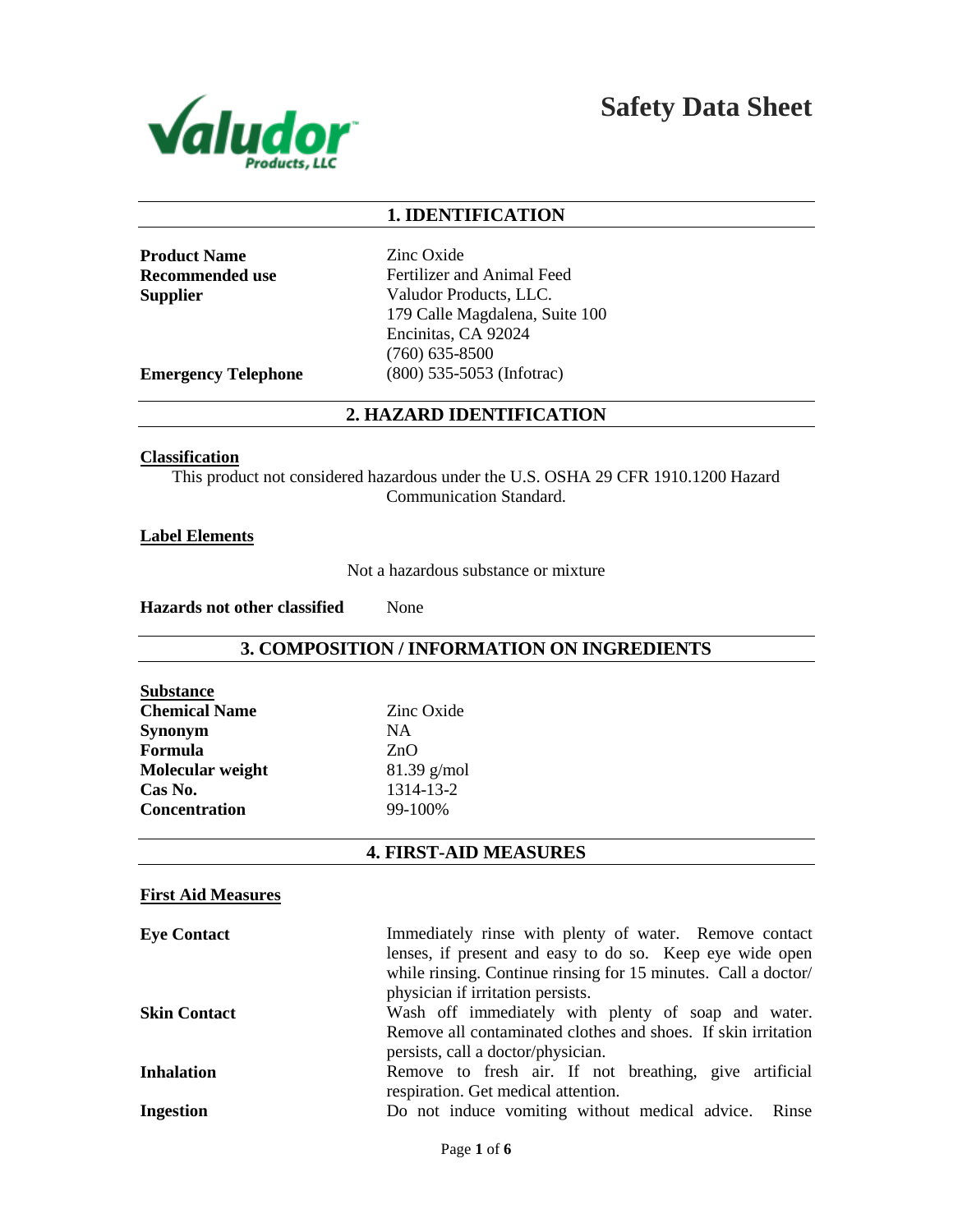mouth with water. Never give anything by mouth to an unconscious person. If symptoms persist, call a physician.

#### **Most important symptoms/effects, acute and delayed**

**Symptoms** No information available

## **5. FIRE-FIGHTING MEASURES**

**Suitable extinguishing Media** Use any means suitable for extinguishing surrounding fire.

#### **Specific Hazards Arising from the chemical**

Hazardous combustion products Thermal decomposition can lead to the release of irritation or toxic gases and vapors.

#### **Protective equipment and precautions for fire-fighters**

As in any fire, wear self-contained breathing apparatus pressure-demand, MSHA/NIOSH (approved or equivalent) and full protective gear.

## **6. ACCIDENTAL RELEASE MEASURES**

#### **Personal precautions, protective equipment, and emergency procedures**

**Personal precautions** Avoid contact with eyes, skin and clothing. Avoid breathing vapors or mists. Use personal protection recommended in Section 8. Ensure adequate ventilation.

#### **Methods and materials for containment and cleanup**

| container. Keep unauthorized personnel away. | Avoid                                                 |
|----------------------------------------------|-------------------------------------------------------|
| generating dust.                             |                                                       |
| Prevent entry into waterways or sewers.      |                                                       |
|                                              | Sweep or vacuum up and place in an appropriate closed |

## **7. HANDLING AND STORAGE**

#### **Precautions for safe handling**

Do not breathe dust. Avoid dust formation. Avoid contact with eyes, skin and clothing. Use personal protective equipment recommended in section 8. Remove and wash contaminated clothing before reuse. Do not eat, drink or smoke when using this product.

#### **Conditions for safe storage, including any incompatibilities**

Store in a cool/low-temperature, well-ventilated, dry place. Keep containers closed and labeled when not in use.

## **8. EXPOSURE CONTROLS / PERSONAL PROTECTION**

#### **Exposure Guidelines**

| Component | <b>ACGIH</b> | NIOSH | <b>OSHA</b> |
|-----------|--------------|-------|-------------|
|-----------|--------------|-------|-------------|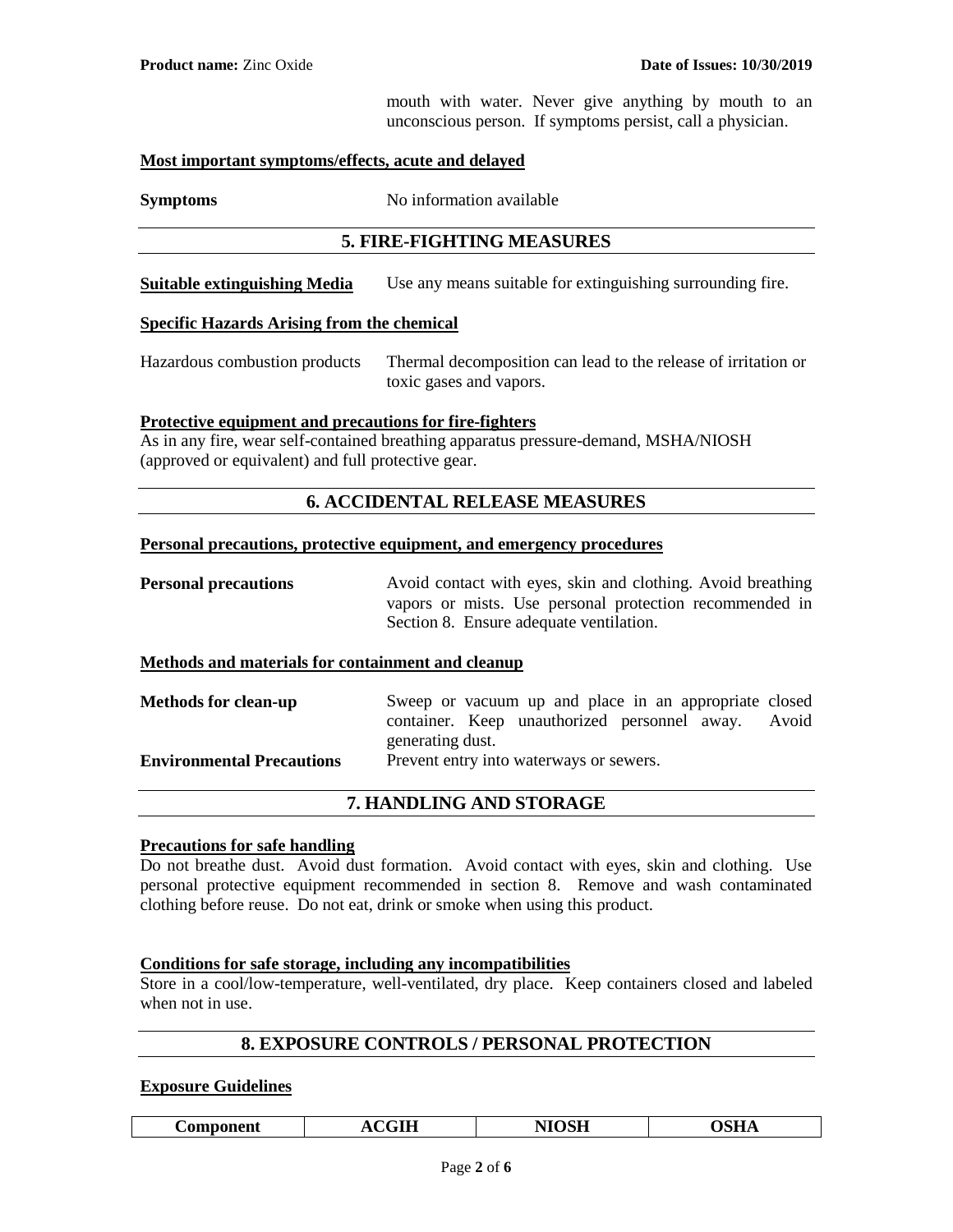| Zinc Oxide | TWA: $2 \text{ mg/m}$ 3 | REL: $5 \text{ mg/m}$ | PEL: 15 mg/m3 (total    |
|------------|-------------------------|-----------------------|-------------------------|
| 1314-13-2  | STEL: 10 mg/m3          | STEL: 10 mg/m3        | dust)                   |
|            |                         |                       | PEL: $5 \text{ mg/m}$ 3 |
|            |                         |                       | (Respirable Fraction)   |

## **Appropriate engineering controls**

Ensure adequate ventilation, especially in confined areas. Consider the potential hazards of this material, applicable exposure limits, job activities and other substances in the work place when designing controls and selecting personal protective equipment.

## **Personal Protective Equipment**

| <b>Eye/face protection</b>    | Safety glasses are recommended in professional settings. If                        |  |
|-------------------------------|------------------------------------------------------------------------------------|--|
|                               | dust in generated use tightly fitted safety goggles.                               |  |
| <b>Skin protection</b>        | Choose the appropriate protective clothing and gloves based                        |  |
|                               | on the tasks being performed to avoid exposure to skin. Wear<br>protective gloves. |  |
| <b>Respiratory protection</b> | Not required under normal circumstances. If exposure limits                        |  |
|                               | are exceeded or if irritation or other symptoms are                                |  |
|                               | experienced use a NIOSH/MSHA approved respirator.                                  |  |
| <b>Hygiene Measures</b>       | Handle in accordance with good industrial hygiene and safety                       |  |
|                               | practices. Do not eat, drink or smoke when using this                              |  |
|                               | product. Wash contaminated clothing before reuse.                                  |  |

## **9. PHYSICAL and CHEMICAL PROPERTIES**

| <b>Appearance</b>                    | White to Yellowish Powder |
|--------------------------------------|---------------------------|
| <b>Physical state</b>                | Solid                     |
| Odor                                 | <b>Odorless</b>           |
| <b>Odor threshold</b>                | No information available  |
| pН                                   | 6.9-7.4                   |
| Melting point / freezing point       | 1975 C / 3587 F           |
| <b>Boiling point / Boiling range</b> | Not applicable            |
| <b>Flash point</b>                   | Not applicable            |
| <b>Evaporation rate</b>              | Not applicable            |
| <b>Flammability</b>                  | No information available  |
| <b>Flammability or explosive</b>     |                           |
| limits                               |                           |
| <b>Upper</b>                         | No information available  |
| Lower                                | No information available  |
| Vapor pressure                       | No information available  |
| <b>Vapor density</b>                 | No information available  |
| <b>Specific Gravity</b>              | 5.607                     |
| Solubility in water                  | $0.004$ g/l at 64 F       |
| <b>Partition coefficient</b>         | No information available  |
| <b>Auto-ignition temperature</b>     | No information available  |
| <b>Decomposition temperature</b>     | No information available  |
| <b>Viscosity</b>                     | No information available  |
|                                      |                           |

## **10. STABILITY AND REACTIVITY**

**Reactivity** None known under normal conditions.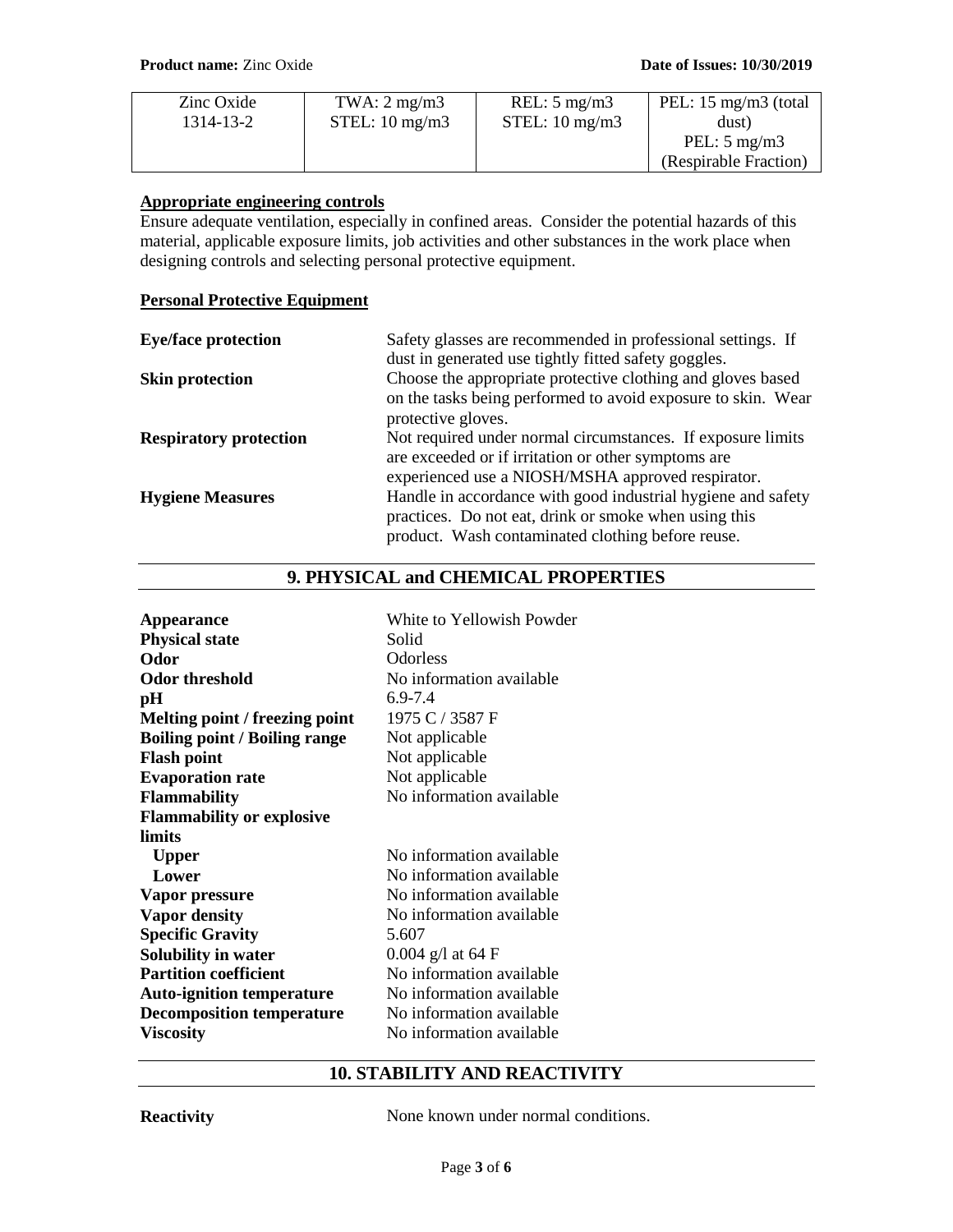| <b>Chemical stability</b>                    | Stable under ordinary conditions of use and storage.                            |  |
|----------------------------------------------|---------------------------------------------------------------------------------|--|
| <b>Possibility of hazardous</b><br>reactions | None under normal processing.                                                   |  |
| <b>Conditions to avoid</b>                   | Avoid dust formation. Excessive heat                                            |  |
| Incompatible materials                       | Strong oxidizing agents. Chlorinated compounds.<br>Magnesium.                   |  |
| <b>Hazardous decomposition</b><br>products   | Hazardous combustion can lead to the release of irritating<br>gases and vapors. |  |

## **11. TOXICOLOGICAL INFORMATION**

## **Information on likely routes of exposure**

| <b>Skin contact</b> | May cause skin irritation                 |
|---------------------|-------------------------------------------|
| Eye contact         | May cause eye irritation                  |
| <b>Inhalation</b>   | May cause irritation of respiratory tract |
| Ingestion           | May be harmful if swallowed               |

### **Symptoms related to the physical chemical and toxicological characteristics** No information available

## **Delayed and immediate effects and also chronic effects form short and long-term exposure**

| Not classified |
|----------------|
| Not classified |
| Not classified |
| Not classified |
| Not classified |
| Not classified |
| Not classified |
| Not classified |
| Not classified |
|                |

## **Acute Toxicity**

### **Component information**

| <b>Component</b> | <b>Cas-No</b> | <b>LD50 Oral</b> | <b>LD50 Dermal</b>    | <b>LC50</b> Inhalation |
|------------------|---------------|------------------|-----------------------|------------------------|
| Zinc Oxide       | 314-13-2      | $5,000$ mg/kg    | $2,000 \text{ mg/kg}$ | ' mg/L/4hr.<br>ו . נ   |

## **12. ECOLOGICAL INFORMATION**

**Ecotoxicity** Very toxic to aquatic life with long lasting effects. Should not be released to environment

| <b>Component</b> | <b>Freshwater Fish</b>                    | <b>Freshwater Algae</b> | Water Flea             |
|------------------|-------------------------------------------|-------------------------|------------------------|
| Zinc Oxide       | LC50: $0.25 \text{ mg/l} - 96 \text{ hr}$ |                         | EC50: 0.098 mg/l $-48$ |
| 1314-13-2        | (Morone saxatilis)                        |                         |                        |
|                  |                                           |                         | (Daphnia magna)        |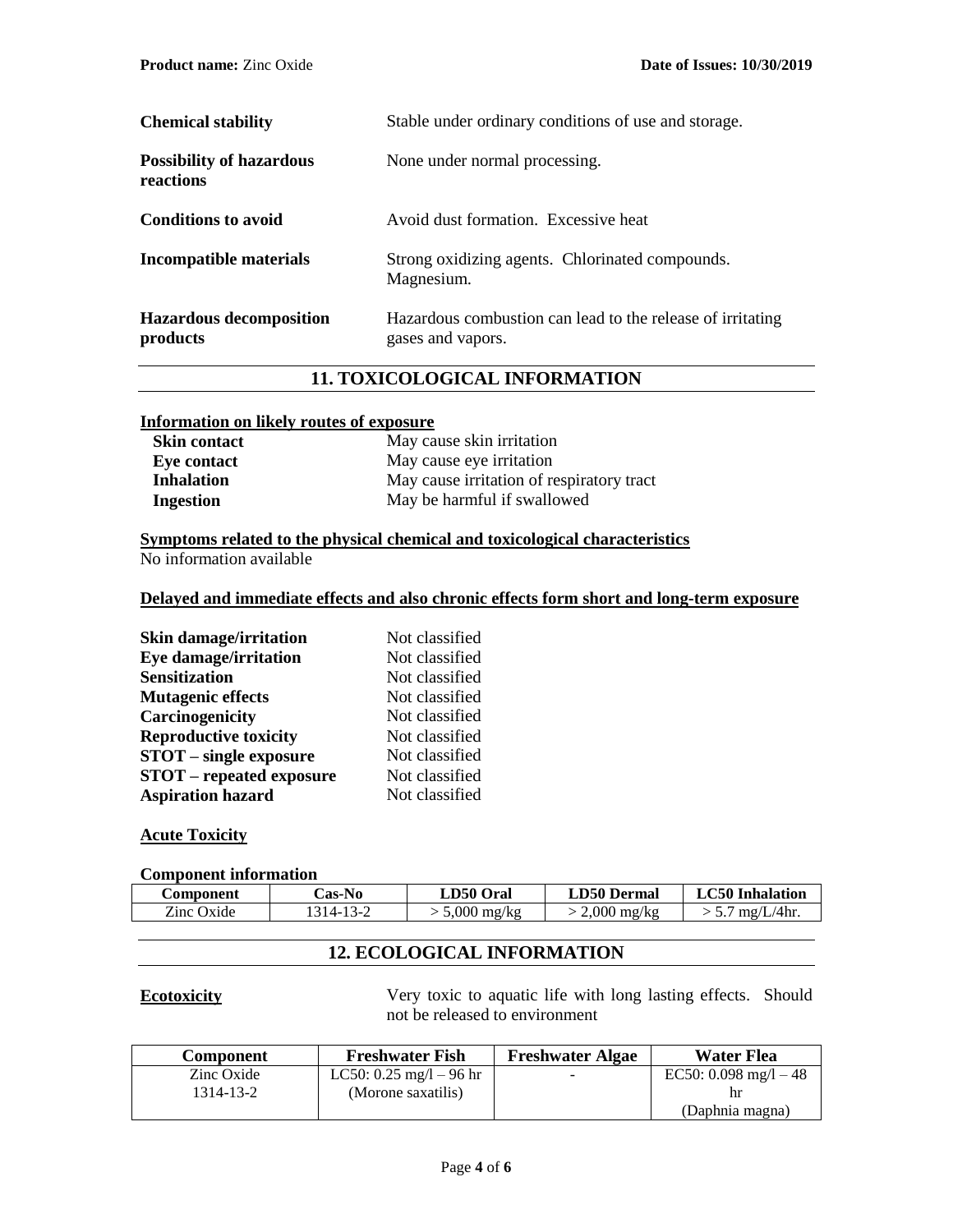| Persistence and degradability    | No information available |
|----------------------------------|--------------------------|
| <b>Bioaccumulative potential</b> | No information available |
| <b>Mobility in soil</b>          | No information available |
| Other adverse effects            | No information available |

## **13. DISPOSAL CONSIDERATIONS**

**Waste Disposal Methods** Processing, use or contamination of this product may occur during product use. Accordingly, it is the responsibility of the user to determine the proper disposal methodologies. Consult the appropriate state, regional or local regulations to ensure complete and accurate classification. Dispose of contaminated packaging in accordance with local regulations.

## **14. TRANSPORT INFORMATION**

**DOT** Not regulated

Classification depends on package size, mode of transport and other factors. Always consult local regulations before shipment.

## **15. REGULATORY INFORMATION**

#### **International Inventories**

| TCC        | . .    |
|------------|--------|
| TOCH       | Listed |
| <b>DCI</b> | . .    |
| <b>DOL</b> | Listed |

#### **US Federal Regulations**

**TSCA section 12(b) Export Notification** Not regulated

#### **SARA 313**

Section 313 of Title III of the Superfund Amendments and Reauthorization Act of 1986 (SARA). This product contains the following compounds which are subject to the reporting requirements of the Act and 40 CFR, Part 372: Zinc compounds

#### **SARA 311/312 Hazard Categorization**

| Acute health hazard   | No                      |
|-----------------------|-------------------------|
| Chronic Health Hazard | No                      |
| Fire hazard           | No                      |
| Pressure              | No                      |
| Reactivity            | $\overline{N}_{\Omega}$ |

## **CERCLA/SARA 302 & 304**